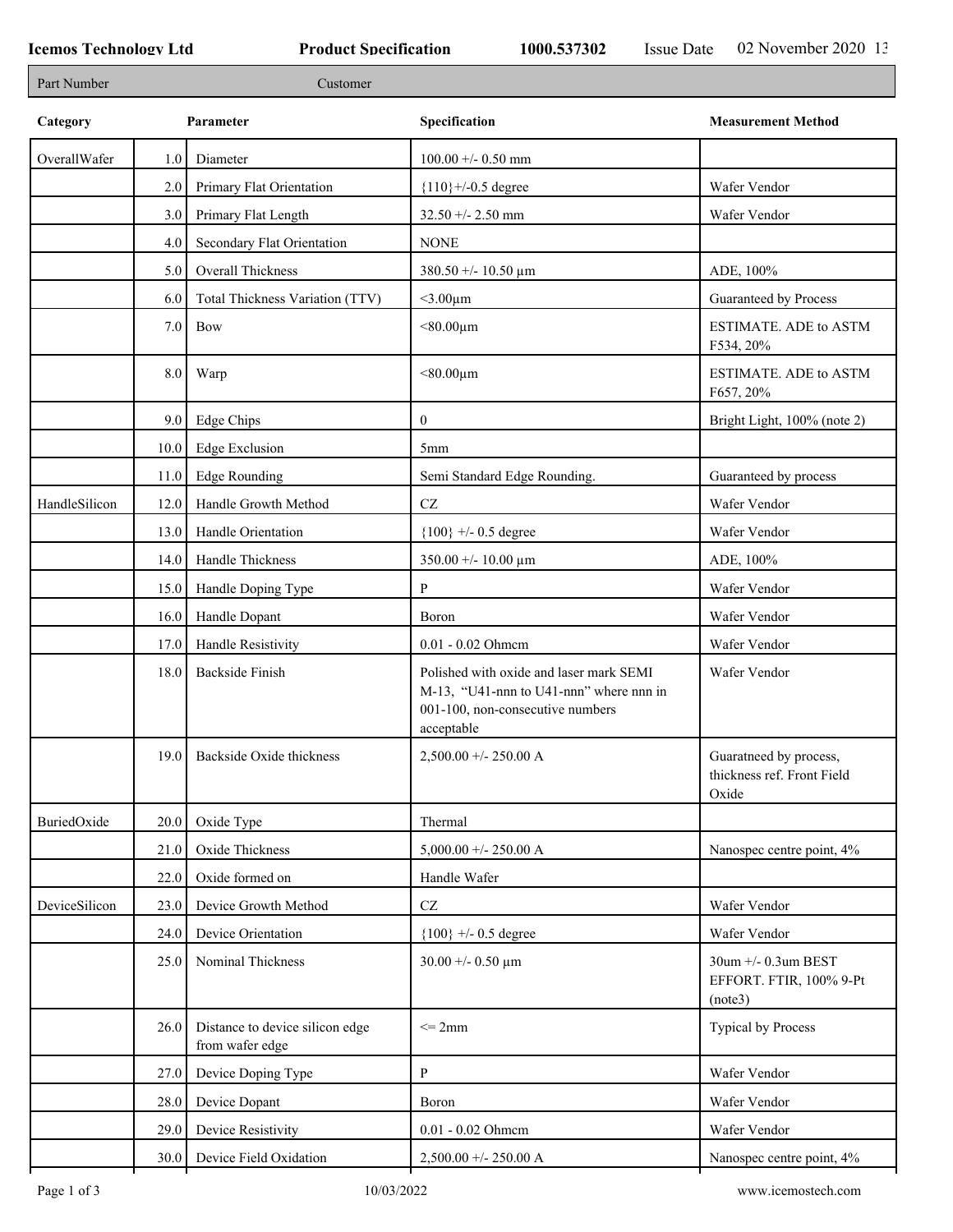**Icemos Technology Ltd Product Specification** 1000.537302 Issue Date 02 November 2020 13:50:57302 **Issue Date** 102 November 2020 13:50:57 Part Number Customer **Category Parameter Parameter Specification Measurement Method** DeviceSilicon 31.0 Dislocation Etch Pit Density <100 / cm2 Wafer vendor 32.0 Oxygen Concentration <15 ppma (ASTM F121-83) Wafer vendor 33.0 Voids none Bright Light, 100% (note 2) 34.0 Scratches 0 Bright Light, 100% (note 2) 35.0 Haze none have none Bright Light, 100% (note 2)